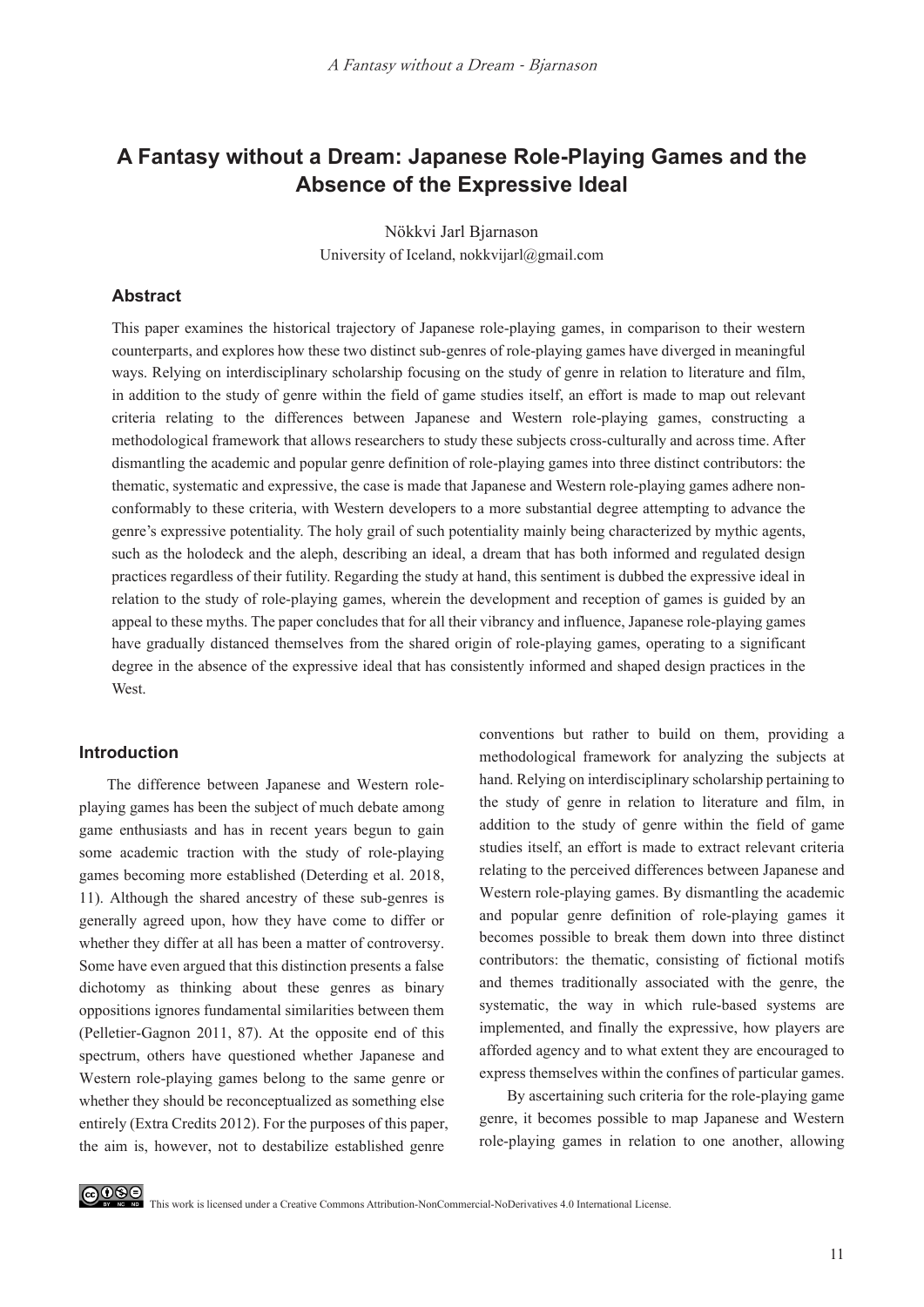researchers to track design trends as they unfold, not only cross-culturally but also across time. Applying this method, the paper examines the historical trajectory of Japanese role-playing games, in comparison to their Western counterparts, and explores how these two distinct subgenres of role-playing games have diverged in meaningful ways. The case is made that Japanese and Western roleplaying games have struck a different balance between these three contributors, both displaying an affinity for the thematic and the systematic, albeit in distinct ways, Japanese game designers having disavowed the expressive dimension to a more significant extent; in contrast to designers in the West that have conversely emphasized the advancement of the genre's expressive potentiality.

The end-goal of such a potentiality has previously been idealized by fictional agents such as the aleph, a limited object that expands into an infinity of spectacles, and the holodeck, a reference to a piece of technology from the Star Trek franchise that allows users to participate in immersive simulations. The notion of the Holodeck was popularized in game studies by Janet Murray's seminal work Hamlet on the holodeck wherein she envisioned the holodeck as the epitome of the new medium's narratological capacity (Murray 1997, 24). In this sense, players were able to participate in stories that acknowledged the way they expressed themselves and responded accordingly. However, as a framework for academic scholarship, the notion of the holodeck became the subject of much criticism as it was widely considered a utopian vision with little to no synergy with the actualities of the medium (Aarseth 2004).

In the inaugural issue of Game Studies, Marie-Laure Ryan argued against what she dubbed the myth of the holodeck and the myth of the aleph, deeming these concepts unfit for the academic study of games as ontological objects (Ryan 2001). However, by differentiating between games as ontological objects (to be understood) and artistic aspirations (to be actualized) the academic adoption of these concepts is justified, describing an ideal, a dream that has both informed and regulated design practices regardless of their futility. As Ryan herself notes, these myths serve the purpose of energizing the imagination of game enthusiasts by presenting them with an idealized version of specific genres (Ryan 2001). Regarding the study at hand, this sentiment has been dubbed the expressive ideal in relation to the study of roleplaying games, wherein the development and reception of games is guided by an appeal to these myths. However, as will be seen, developers in Japan have operated to a more significant extent in the absence of this expressive ideal.

As a disclaimer, the aim of this paper is not to comment on the quality of Japanese role-playing games as the question of the expressive dimension of games is mostly that of personal preference. Regardless of personal preferences, Japanese role-playing games have historically been vibrant, pushing thematic boundaries and expanding the vocabulary of the genre, innovative, introducing the lexicon of games to new forms of play, and last but not least expressive, told emotionally rich stories on the part of their designers that have resonated with players and shaped the perception of the narratological capacity of the medium as a whole (Kohler 2016, 107). It must, however, be noted that the direction of this expressivity has been somewhat onesided, having little to do with the expressive ideal as it helps define the role-playing game genre itself.

# **1. Constructing the role-playing game genre**

The concept of genre (from the French and originally Latin "genre," meaning "kind" or "sort") has been a prominent part of the production and consumption of cultural artifacts throughout the ages. The ancient-Greek philosopher Aristotle being credited with the oldest surviving, and perhaps the first, academic treatise pertaining to the study of genre, wherein he distinguished between the qualities of tragedy, comedy, and epic poetry (Aristotle c. 335 BC). It is, however, worth noting that these concepts were not originally conceived of by Aristotle since his work is predated by the Dionysia in Athens, wherein a contest was held annually to celebrate the most excellent work of each genre. The seniority of genres, in comparison to the academic scholarship surrounding them, is not only a testimony to the saliency of the concept but also a reminder that the emergence of genres is not reliant on the work of scholars. On the contrary, genres often arise spontaneously in discourse between those that engage with genre and seek to label a variety of different works in meaningful ways (Frow 2006, 12–13).

For a long time, the study of genre gravitated heavily towards the aesthetic qualities of individual genres, akin to the work of Aristotle, taking their validity for granted as opposed to questioning the nature of genres themselves and how they come to be. However, as scholarship started to challenge the self-imposed nature of genre the question that arose to the forefront was whether genres should be conceived of as natural or historical entities (Derrida 1980).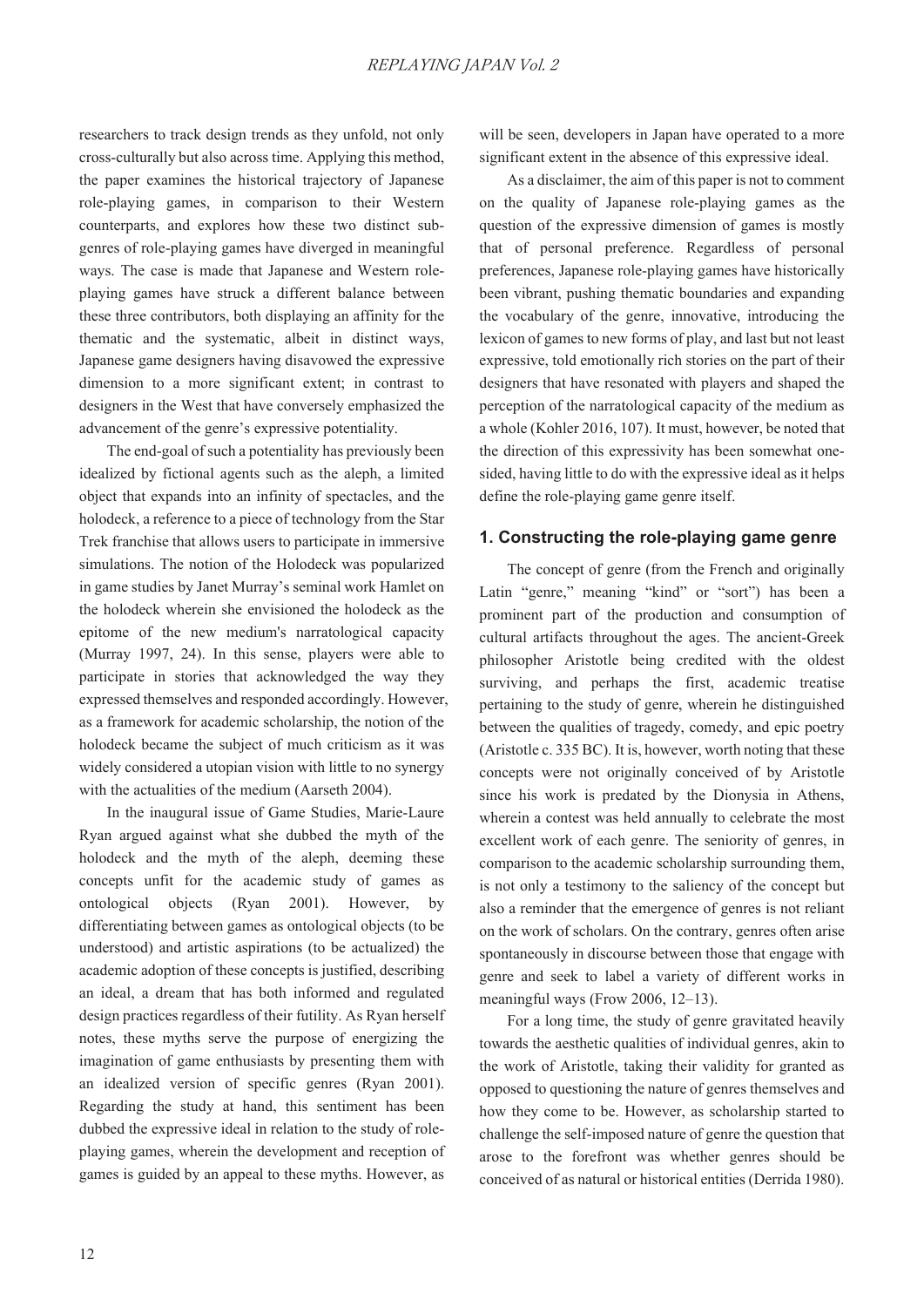If genres were to be conceived of as natural entities, the implication was that they consisted of unchanging Platonic essences, only waiting to be discovered, whereas genres as historical constructions entailed genre as a part of culture and therefore in constant flux (Stam 2000, 14). As social constructs genres not only describe the works belonging to specific genres but also the society that constructed them. It has even been argued that the diversity of genres is demonstrative of the diversity present in the society wherein they are utilized (Miller 1984). As such, genres are not irrevocably interlinked with any given work of genre on account of a shared nature but rather genres shed particular light on a subject, situating those that engage with works of genre and defining the horizon of expectations (Frow 2006, 10).

However, the meaning and the implications of genres are not the subject of this paper but rather the way in which genre is constructed and how the building blocks of roleplaying games might be distilled from the discourse surrounding them. It is therefore not a question of genre per se but instead genre studies are adopted in order to extract relevant criteria, common to both Japanese and Western role-playing games, that can then be used to map out the historical trajectories of each sub-genre respectively.

There is a plethora of factors to consider when it comes to the way different genres are conceptualized, although some are more prevalent than others. Some examples of prominent genre criteria would be theme or story (war films, crime thrillers), style (German expressionist films), period or country (American films from the 1930s) and intended audience (chick flicks) (Bordwell 1989, 148, Stam 2000, 14). Other examples of genres might be defined by the kind of emotions they are intended to elicit. In this category are genres such as horror, pornography, and melodrama (weepies), sometimes referred to as the body genres due to the physical effect they are meant to realize in the body; fear, arousal and the shedding of tears (Williams 1991). It is important to note that these criteria do not all constitute a neat and mutually exclusive taxonomy. On the contrary, there is generally significant overlap between genres based on different criteria employed or by virtue of works appealing to more than one genre label within the same set of criteria. For example, *Nosferatu* (1922) is simultaneously a horror film and a German expressionist film while the Star Wars franchise walks the line between the themes of science-fiction and fantasy, fusing futuristic technology with mystical abilities. Another point, relevant to the discussion of genre and games, is the mobility of

genres across media platforms. Some genres, such as comedy and melodrama, are employed communally across different media such as film and literature. In other cases, such as snuff films and R&B music, genres are, however, isolated to a particular medium.

When it comes to the study of genre within the field of game studies itself, scholars have attempted to address the question of how the uniqueness of the medium should factor into the analysis of genres. In this regard, Mark J.P. Wolf has subscribed to a prescriptive view of genre, objecting to the use of iconography common to literature and film, instead attempting to generate a taxonomy of genres based on the notion of interactivity (Wolf 2002). Thomas H. Apperley argues in a similar vein that there is a need to rectify market-based categories of genres since they obscure the defining features of games that would otherwise help distinguish them from other forms of media (Apperley 2006, 6). Apperley, however, argued that strictly game-centric approaches to genre analysis are too limiting and would benefit from narratological concerns, but only in a subsidiary role.

These sentiments echo the influential ludology vs. narratology debate, as a faction within early game studies scholarship adamantly sought to distance the medium from most if not all prior forms of mediation. What these approaches have in common is that they imagine a hypothetical proper classification system that is synonymous with the essential nature of the medium, something that other academic fields have been breaking away from. David A. Clearwater, however, stressed the importance of implementing interdisciplinary theoretical and methodological approaches, not overlooking essential contributions made by other fields that are applicable to the study of games (Clearwater 2011, 37). As such it might be a worthwhile endeavor to distance the study of genre and games from the academic fervor that characterized the field's nativity in order to capitalize on the richness of thought provided by more established disciplines, such as the study of literature and film.

Given the lack of consensus about game genres, it might not be surprising that the concept of the role-playing game genre, in particular, is possibly equally, if not more problematic. Role-playing games as they are commonly understood come in a wide variety ranging from tabletop role-playing games such as *Dungeons & Dragons* (1974), played together with a group of people, to massivemultiplayer online role-playing games such as *World of Warcraft* (Blizzard Entertainment 2004-), wherein servers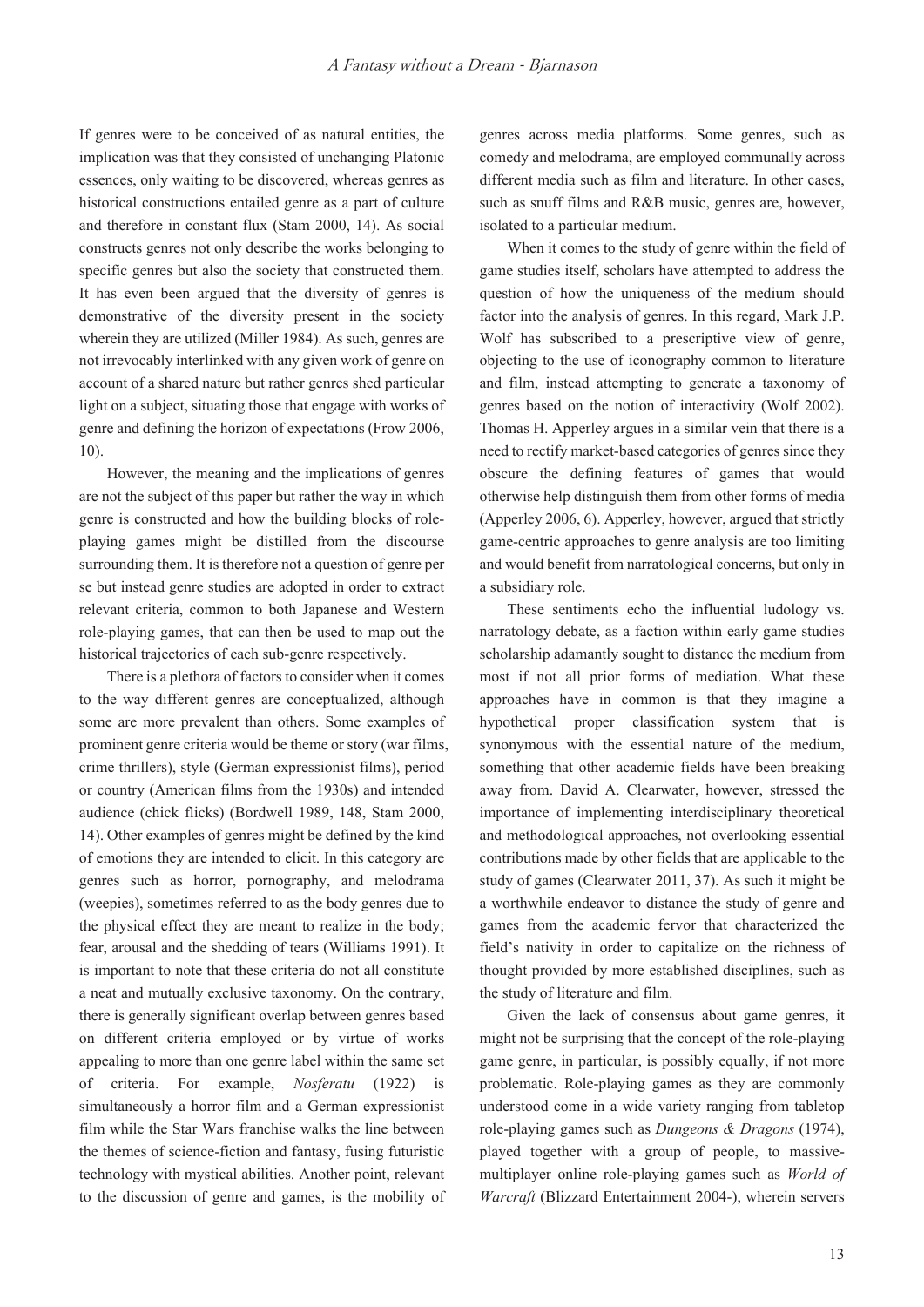are employed to allow a massive number of players to occupy the same game world. Other notable forms of roleplaying games are LARP (live-action role-playing games), free form role-playing games, and finally, computer roleplaying games, such as Japanese and Western role-playing games as they are discussed herein. These distinct forms, unified by a single genre label, are often so different that some groups might dismiss the inclusion of other types, such as pen and paper role-players rejecting the inclusion of computer role-playing games into the pantheon of roleplaying games (Dormans 2006).

In their article, "Definition of Role-playing Games", José P. Zagal and Sebastian Deterding argue for a pragmatist position that invites a plurality of definitions to emerge, allowing researchers to ask not what role-playing games are but rather what can be learned by viewing them as something in particular (Zagal et al. 2018, 21, 48). Much like later genre study scholarship they dismiss the essentialist claim that genres reflect some intrinsic nature and subscribe to the theory of genres as social constructs, not only shedding light on certain aspects of games but also revealing the circumstances of their construction and reception. In this sense, they do not offer a rigid genre definition, that is possible to reverse engineer, but rather a framework for thinking about genre in the descriptive sense as opposed to the prescriptive. What matters then is not how a particular genre should be conceptualized but instead how a particular work is actually recognized as belonging to a specific genre.

As the title implies, Japanese role-playing games are in part classified as cultural artifacts from Japan. Much like in the case of Bollywood films and German expressionist films, the genre title references the physical location of production as a meaningful entity. This is partly an external factor since on the surface, and in an increasingly globalized media ecology, physical location seems mostly irrelevant to the internal form and function of a particular artifact (Consalvo 2006). However, much like scholars have drawn parallels between German expressionism in film and the state of Germany in the wake of World War I (Reimar et al. 2017, 2). Japanese games have been thought of as embodying a certain level of "Japaneseness." The notion of Japaneseness has nevertheless been heavily criticized within academia for referring to a set of untainted cultural values that have very limited historical basis due to global movements (Consalvo 2007, 737). Regardless of the validity of such claims, in regard to the way game genres are identified the notion of Japaneseness remains relevant

for many players, often playing them explicitly to experience Japanese culture in one form or another (Consalvo 2016, 36). However, seeing as this dimension is unique to Japan, as opposed to being one of the fundamental tenets of role-playing games in general, it will be excluded from the final round-up of role-playing game criteria. That is not to say that the mapping of the historical trajectory of cultural representation in Japanese games is not a worthwhile pursuit but simply that it lies outside the scope of the current paper.

Going back to the origin of role-playing games most will think of Dungeons & Dragons; however, even the quintessential role-playing game did not emerge from a void but instead drew inspiration from already established forms of wargaming (Peterson 2018). Part of what set it apart was the adoption of fantasy as opposed to historical war simulation, drawing heavily on the works of Tolkien and other likeminded authors (Tresca 2011). As roleplaying games became more established, they emulated different genres and fictional settings, most notably science-fiction (White et al. 2018). Regardless of this thematic expansion, the medieval fantasy still seems to lie at the heart of the genre while other motifs occupy varying fringe positions. What matters here is that role-playing games have in part been discernable by thematic factors. However, one problem with defining role-playing games by theme is that fantasy and science-fiction settings have also become common-place in games that are not traditionally thought of as role-playing games, with titles such as *The Legend of Zelda: Breath of the Wild* (Nintendo 2017) and *Civilization: Beyond Earth* (Firaxis Games 2014).

Role-playing games did, however, not only diverge from wargaming by changing up the story but also by introducing systematic innovation in the form of character progression and leveling systems (Peterson 2012). It is along this axis that game-centric approaches, such as Wolf's taxonomy of video game genres based on interactivity (Wolf 2002), choose to focus on games at the expense of alternative perspectives. The appeal is understandable, not only by referencing developments within the field of game studies itself but also due to the centrality of these mechanics to the genre. These systems have been iconic for the genre, perhaps epitomized by character sheets in tabletop role-playing games and dice to determine the outcomes of various encounters. Even though they were introduced by role-playing games, these systems have also been adopted by different genres much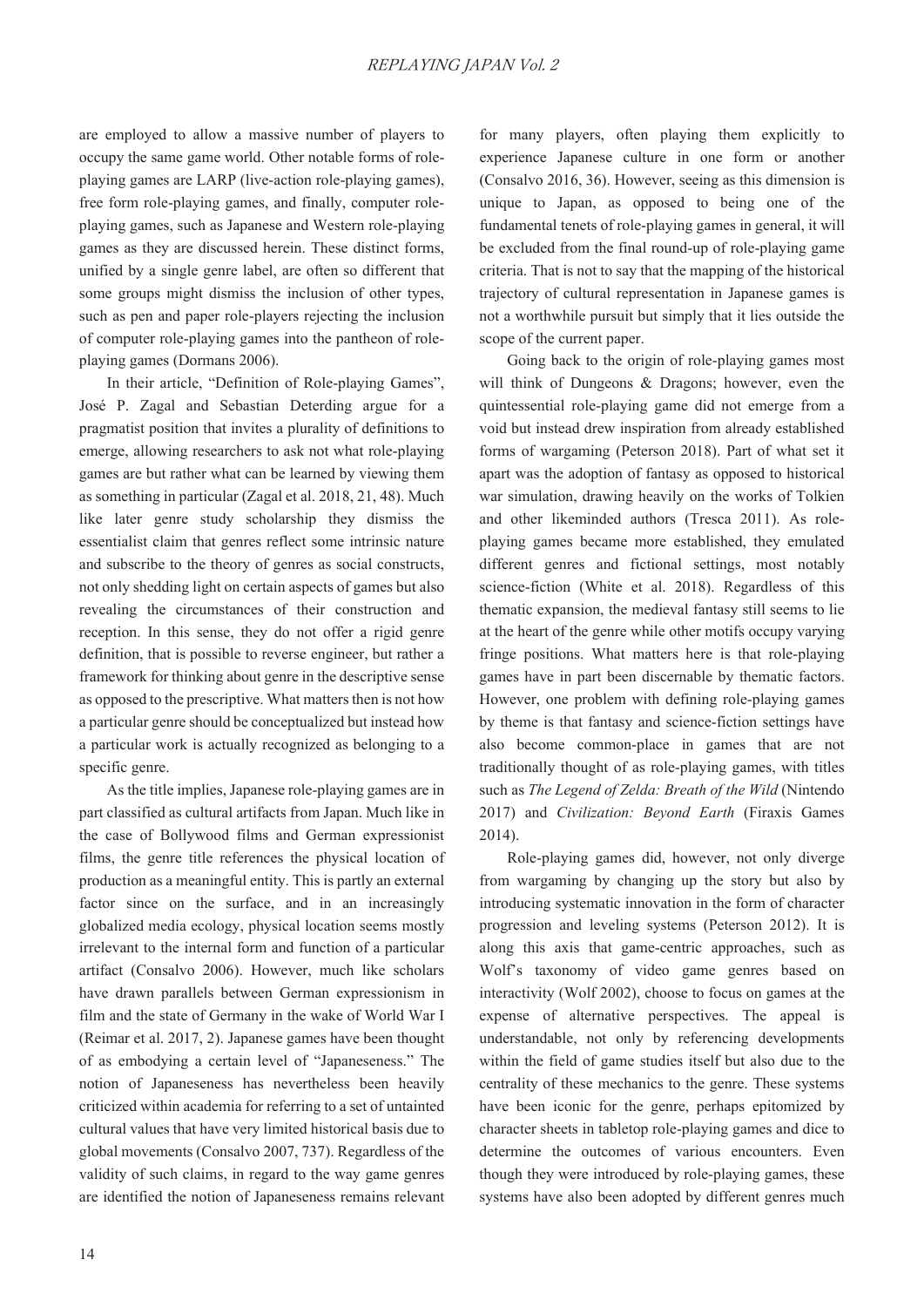like thematic factors. Regardless, the systematic remains a part of how role-playing games are recognized, and as a testimony to that, the inclusion of these mechanics in other genres is often referred to as "role-playing game elements" (Dormans 2006).

Lastly, role-playing games have been recognized as such by their approach to the concept of role-playing itself, that is to say in what manner players are encouraged and allowed to express themselves in particular games. In the earliest versions of Dungeons and Dragons, as it was envisioned by Gary Gygax and Dave Arneson, it was noted that "your time and imagination are about the only limiting factors." (Gygax, 1974, 6) This sentiment echoes the expressive ideal outlined in the introduction, even though in this case, it does not refer to a digital medium. However, although this freedom was expressed, the player was nonetheless steered into a particular thematic route as the framework was mainly set up for fantastic-medieval campaigns. This is still the case today, although, in more recent iterations such as the fifth edition, thematic concerns have been expanded in part to accommodate more diverse setups, such as science fiction (Mearls 2014, 268), although the medieval fantasy is still in the foreground. Regardless of thematic concerns, however, the main focus is on freedom and meaningful agency wherein players are encouraged to play out innumerable scenarios relying on the customizable ruleset of the game. The systematic framework is therefore technically interchangeable – players being encouraged to bend the rules to serve the original goal of fantasy and "role-play."

It has been argued, that since role-playing is not limited to role-playing games, also being present in activities such as rituals and therapy, that it is not a useful category for separating role-playing games from other types of games, showing similar overlap as the other two proposed criteria (Hitchens and Drachen 2009). However, even though it cannot be said to be a deciding factor in and of itself, it is difficult to deny its centrality to the genre, being both embedded in its authorial intent, dating back to the original rulebooks of Dungeons & Dragons, as well as being prominently featured in the genre title itself. It will, therefore, be employed here, regardless of its inherent limitations.

Employing an interdisciplinary framework, examining how role-playing games have diverged and maintained their identity has revealed three functional criteria: the thematic, systematic and expressive. Much has been said about the fluidity of genre as a social construct but even

though the original framework allows for a plurality of definitions to emerge, this does not make it exempt from the question of hierarchy once a claim has been staked and criteria established. The nature of the anchor and the criteria not being superfluous or subject to happenstance but instead relating to its own form of deliberate justifications dealing with its utility. In the case of the factors at hand, it is clear that the last criteria, labeled the expressive, occupies a privileged position, at least in the case of Dungeons and Dragons and the genre title, as the other two are at times subject to its whims. It could, therefore, be argued not only that the expressive is particularly vital to the role-playing game genre but also that the expressive ideal is paramount to the traditional understanding of these kinds of games. How this pertains to Japanese and Western role-playing games has, however, yet to be established.

# **2. Japanese Role-playing games and the expressive ideal**

Having established relevant criteria for the categorization of role-playing games, it becomes possible to analyze Japanese role-playing games in relation to how they can be said to reflect said criteria. Therefore, by exploring in what way Japanese and Western role-playing games have positioned themselves in relation to the thematic, systematic, and expressive, it becomes possible to map out their historical trajectories. As a disclaimer, it is worth noting that this approach assuredly blinds the history of games from critical nuances and points of contact between Japanese and Western role-playing games. The reason being that thinking with genre mainly deals with generalities. Therefore, franchises and individual games that are conceived of as being particularly indicative of the genre might overshadow niche properties that might otherwise disrupt the narrative being presented. Examples of key franchises might be the Final Fantasy series and Dragon Quest, in relation to Japanese role-playing games and the Ultima series and the Elder Scrolls series, in the case of Western role-playing games. These franchises have been genre-defining due to their popularity, even to the point of becoming synonymous with the genre and will, therefore, be afforded added weight.

# **2.1. Thematic**

As has been established the thematic ancestry of the role-playing game genre harkens back to fantasy literature,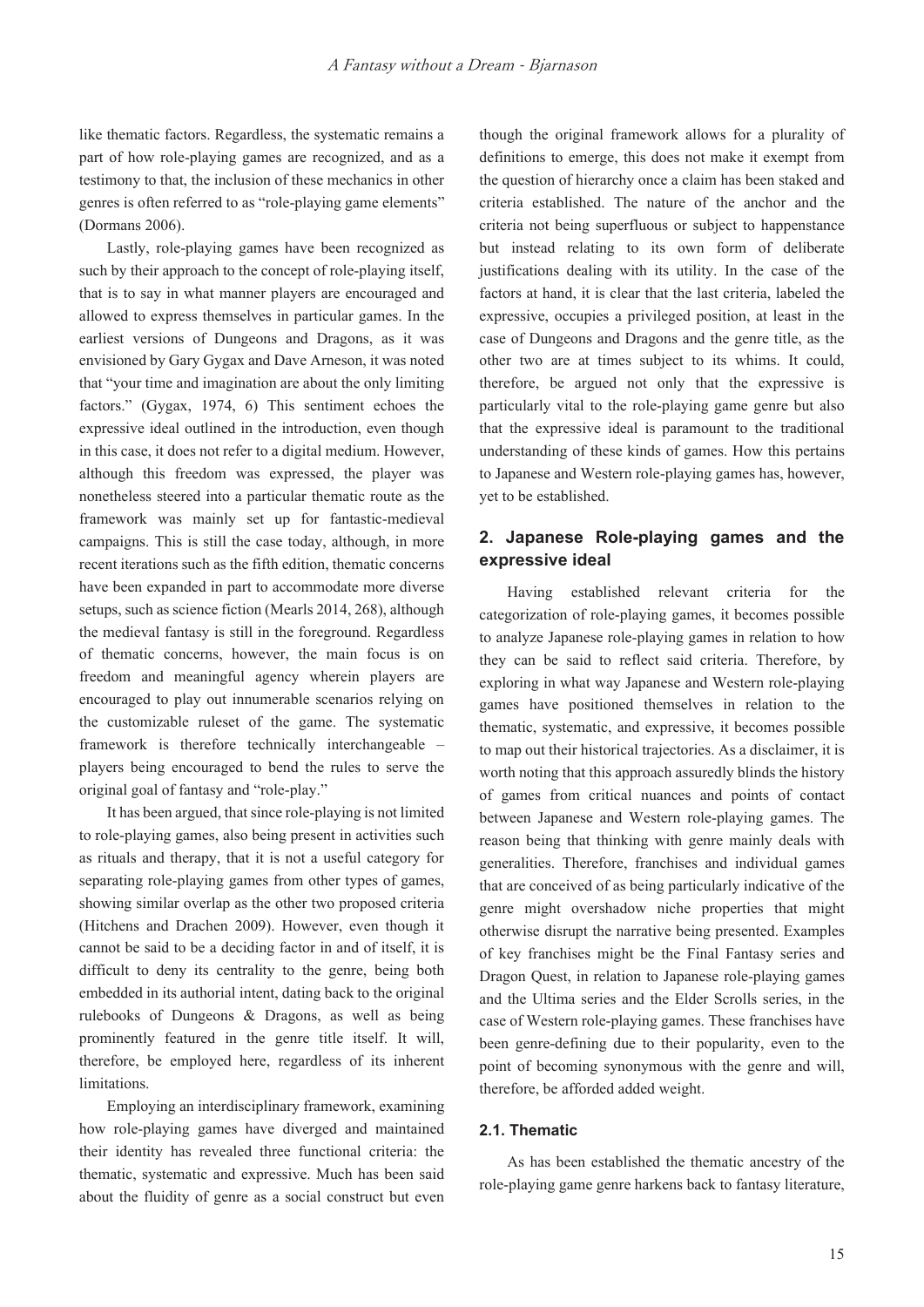especially the works of Tolkien. It was not long however until the thematic dimension in the case of tabletop roleplaying games was expanded. This development was mirrored in the case of computer role-playing games, such as those of the Japanese and Western variety. However, how these changes were brought about significantly varied, resulting in a schism between Japanese and Western roleplaying games at the level of the thematic, although there is still a significant overlap.

Both genres have expanded into science fiction and even further. Japan embraced the science fiction expansion fairly early on with titles such as *Phantasy Star* (1988) while The Mother series symbolizes a departure from the established tropes of the role-playing game genre, representing a borderline case in regard to thematic representations with the internal factors alluding to the genre mainly being systematic. Western role-playing games have also embraced science-fiction elements as such elements have, for example, been present in the otherwise fantasy inspired Might and Magic series and games such as those belonging to the Mass Effect series being predominantly science-fiction inspired.

However, even though these games can roughly be classified as either fantasy or science-fiction, how these genres have been portrayed in Japanese and Western roleplaying games has differed significantly. Western roleplaying games are mainly inspired by fantasy and sciencefiction literature such as Tolkien while Japanese roleplaying games have been deeply integrated into the media ecology of Japan, in some sense becoming synonymous with anime and manga, Japanese animation and comics. This merger was in part instigated by a collaboration between Enix and renowned manga artist Akira Toriyama as Toriyama was contracted to design the original Dragon Quest game, a series that has since then been hugely influential in Japan, even though it has not garnered a comparable following abroad. The manga and anime aesthetic has become very common not only in Japanese role-playing games but Japanese games in general. Japanese role-playing games such as the Dragon Quest franchise, the Tales series, Pokémon and many more have fully embraced not only the visual aesthetic of Japanese animation but also many motifs associated with the genre. Final Fantasy, being another flagship series of the Japanese role-playing game sub-genre has not subscribed to this aesthetic to the same degree. The imagery is, however, often more than skin deep, carrying with it an approach to

fantasy and science fiction that is typical of the Japanese media landscape.

It is apparent that when it comes to thematic concerns, Japanese and Western role-playing games differ significantly. However, they do not differ in the sense that both sub-genres have expanded the thematic vocabulary of the genre, while still retaining a strong relation to the original medieval fantasy. The historical trajectories of Japanese and Western role-playing games can, therefore, be said to diverge considerably while still maintaining their thematic roots by which they continue to be identified.

## **2.2. Systematic**

With the move to the computer, the rules and systems of role-playing games evolved substantially as relegating the task of calculating to the computer introduced new possibilities and challenges. Japanese and Western roleplaying games have generally tackled these issues differently, one of the genre distinctions made by players and the media between Japanese and Western role-playing games being that of sandbox vs. confinement; i.e., openworld vs. linearity (Schules 2015, 54). The combat systems have also differed significantly with Western games favoring a more action-oriented style while Japanese games have more often included turn-based combat systems. Although the expressive is not strictly limited to any of these approaches, it might be said that some conform more readily to the expressive ideal as it is characterized by the aleph and the holodeck, the open-world being reminiscent of the aleph while the action-oriented combat is more in tune with the phenomenological understanding of reality and the holodeck that is meant to simulate it.

Yuji Horii, the creator of Dragon Quest, was heavily inspired by Western games such as those belonging to the Wizardry and Ultima franchises, although the game system was streamlined considerably for the original Dragon Quest game, adding to the mainstream appeal of the otherwise esoteric role-playing game genre (Haywald 2018). *Dragon Quest* (Chunsoft 1986) featured a relatively open-world; the player's exploration mainly limited by the strength of enemy monsters in certain areas. With an added emphasis on narrative in subsequent installments, however, players were increasingly required to trigger linear events in order to progress. Later installments of Japanese role-playing games, such as *Final Fantasy XIII* (Square Enix 2009) have continued this trend of linearity (Quijano-Cruz 2011). In comparison, in Western role-playing games such as *The*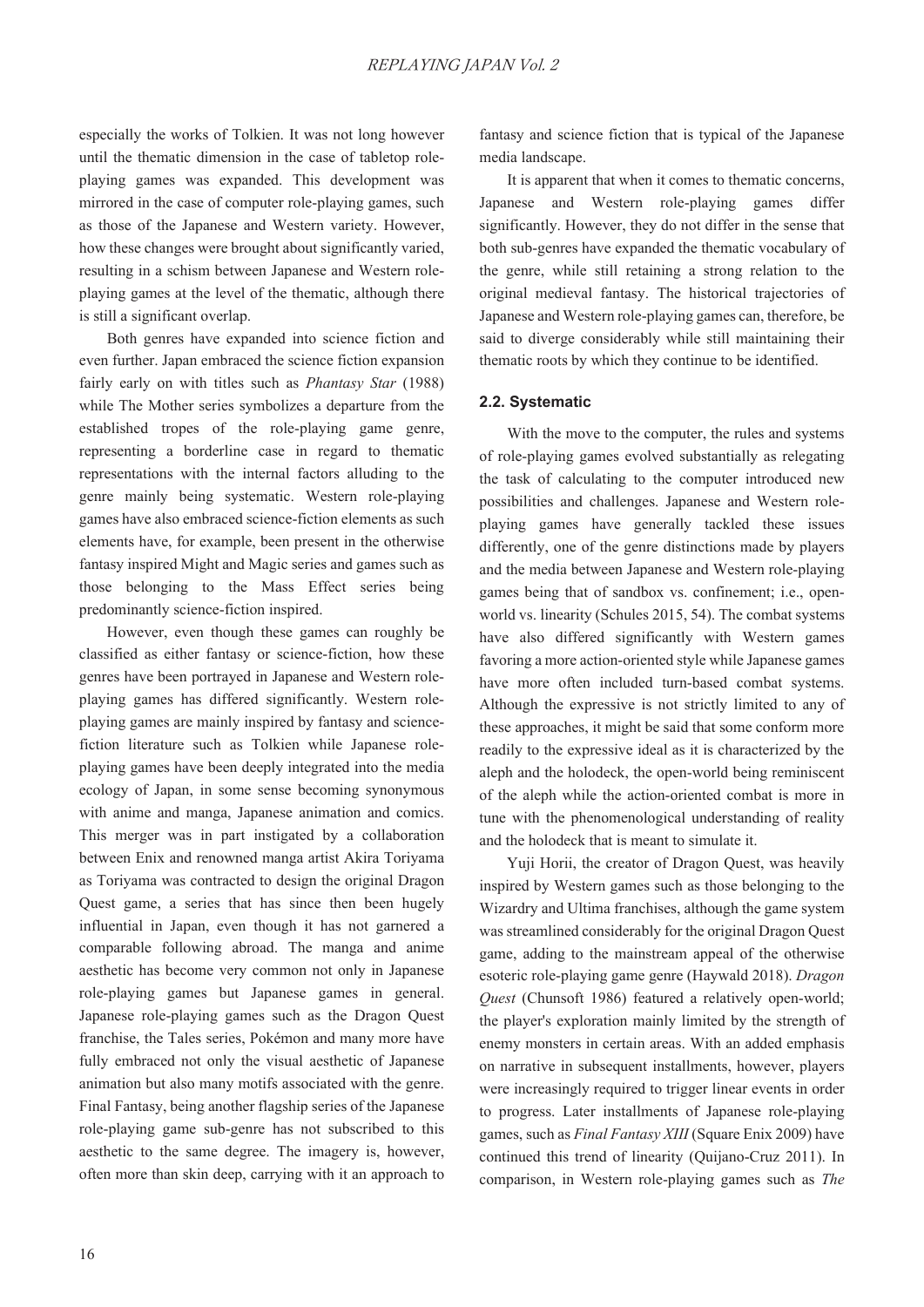*Elder Scrolls IV: Oblivion* (Bethesda Game Studios 2006) the player is free to explore the game world relatively early on as well as consistently throughout the game.

In terms of combat, turn-based combat systems are most reminiscent of the genre's historical origins and the development of table-top role-playing games that still run parallel to computer games. There are both early examples of Western and Japanese role-playing games featuring turnbased combat as in *Wizardry: Proving Grounds of the Mad Overlord* (Sir-Tech 1981) and *Final Fantasy* (Square 1987). Later on, Western role-playing games principally adopted more action-oriented systems while Japanese role-playing games have mainly featured turn-based combat. There are however notable exceptions such as the Y's series and the Kingdom Hearts franchise, both being action-oriented Japanese role-playing game series. The global appeal of turn-based combat has, however, come into question in the last decade, following receding sales in the local market, prompting Japanese game developers to adapt and tackle foreign markets with more tact (Kitami et al. 2011, 285). The Final Fantasy series has been grappling with this brave new world at least since the development of *Final Fantasy XII* (Square Enix 2009), seeing more action-oriented combat systems emerging in subsequent installments, *Final Fantasy XV* (Square Enix 2016) being a full-fledged action role-playing game.

Much like with thematic concerns Japanese and Western role-playing games have differed significantly but not in the sense that either of them has foregone the systematic legacy of the role-playing game genre. Both still retain dedicated leveling systems. However, due to increased globalization, the historical trajectory of the systematic has partly started to reconverge as Japanese developers have begun to adopt more action-oriented systems of play in order to appease a broader market. Furthermore, acknowledging that certain systematic traits, such as open-world and real-time combat, align more neatly with the expressive ideal, underlines that the proposed criteria are not mutually exclusive, at the same time a picture of the expressive limitations of Japanese roleplaying game begins to emerge.

## **2.3. Expressive**

The migration of the role-playing game genre to computers came with the need for significant overhauls as designers were not able to emulate the notably human interactions that define tabletop role-playing games

(Schules et al. 2018, 108). However, that is not to say that designers have necessarily embraced these limitations wholeheartedly, resigning the fate of the genre to difficulties with transcribing the concept of role-playing to the digital medium. Instead, designers have often pushed boundaries, experimenting with new ways to expand the expressive dimension of computer role-playing games. In the introduction, this sentiment was dubbed the expressive ideal, wherein designers aspire to replicate experiences available through fictional agents such as the aleph and the holodeck. While the mythological status of these entities has deemed them unfit as academic frameworks for the study of games, they nonetheless exist as artistic aspirations as designers attempt to create more evocative and reactive experiences. In the case of role-playing games, this is accomplished with various mechanics and motifs such as the silent protagonist, character customization, and meaningful choices and actions. How these elements have been implemented cross-culturally and across time in the case of Japanese and Western role-playing games should, therefore, shed light on the way in which these two distinct sub-genres differ in relation to the expressive.

The motif of the silent protagonist details a protagonist that is to some degree intended to be a stand-in for the player, a vessel that the player can embody, their silence making it easier for players to project themselves onto the character. This motif is found both in Japanese and Western role-playing games. The word silent might, however, be misleading seeing as these characters are not necessarily mute as they often engage in dialogue with other characters. In such cases, the silent protagonist either absorbs information, or the players are given choices to how they want the character to react. The "silent" therefore mostly refers to the protagonist not having a concrete personality of their own, although dialogue choices often limit choices and hint at a set number of possible personalities for the protagonist.

Makoto Yoshizumi, one of the producers of the Tales series of Japanese role-playing games, stated in an interview with Satoru Iwata, the former president of Nintendo, that he did not think the games he produced were role-playing games but chose instead to think of them as "character-playing games." The reason being that players were not meant to enjoy taking on a role but rather to take on a character that is not to be viewed as a stand-in for the player in any way. According to Yoshizumi, the designation of role-playing game has become customary even though it is not always an accurate description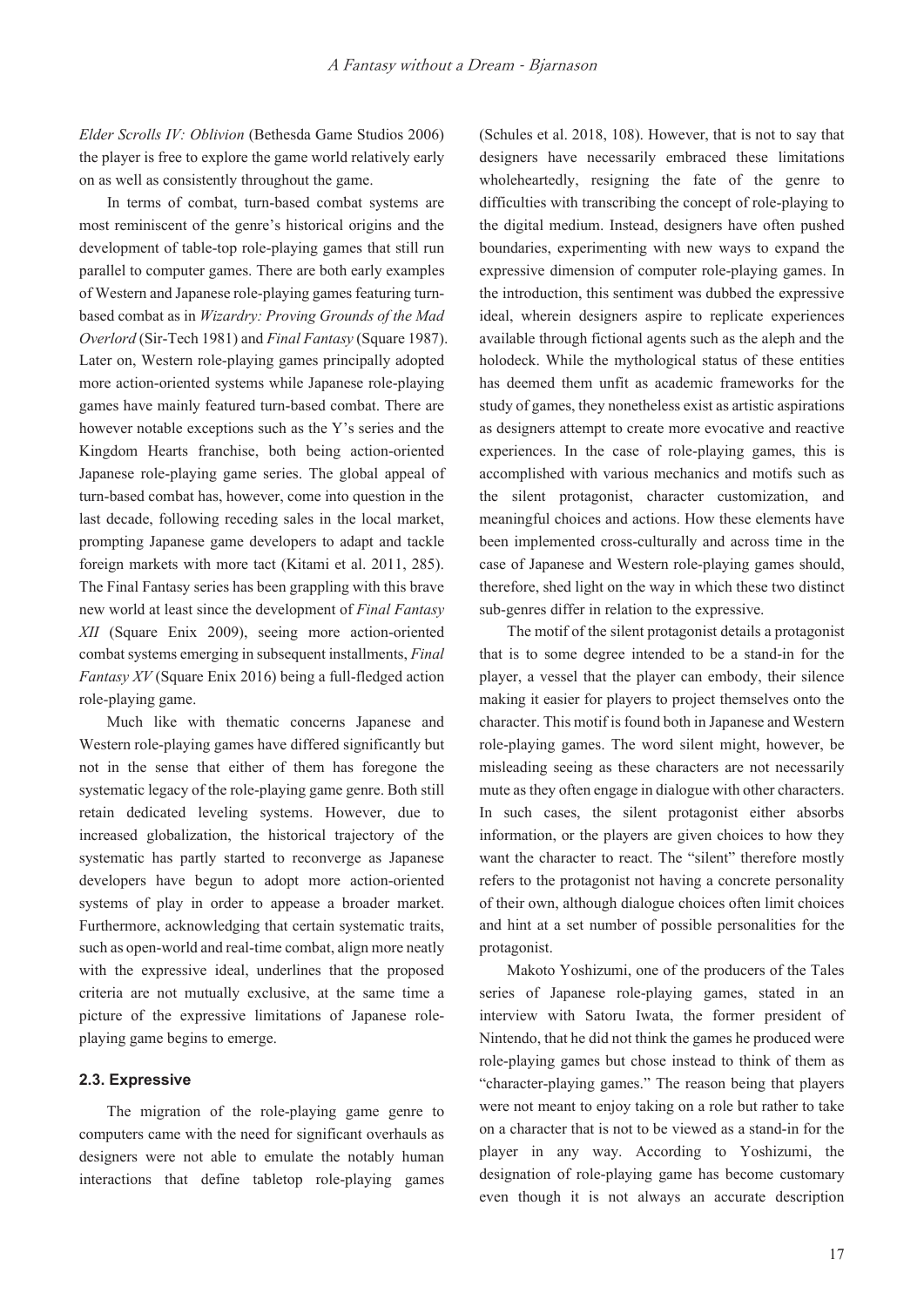(Nintendo 2011). This shows that the foreign nature of the genre title, and the privileged position of expressivity it seemingly demands, is not totally absent from the mindset of Japanese developers even though they do not necessarily choose to adhere to it.

Looking back over the history of Japanese role-playing games, it is evident that not all designers have shared Yoshizumi's sentiment at all times. In the original Dragon Quest trilogy, for example, the player is encouraged to identify with the character by virtue of his silence. The ending of the original game detailing how "thou hast" restored peace to the world (Dragon Warrior, Chunsoft 1989). On the box art for *Dragon Quest II*, there is also a mention of "you" being the main character of the game, present for both the Japanese and the English releases (Chunsoft 1987). Another example of this can be found in the opening lines of the Japanese action role-playing games *Arabian Dorīmu Sherazādo* (Culture Brain 1987), wherein it reads: "This is your story".

The silent protagonist is still a mainstay of the Dragon Quest series, although as the stories have become more elaborate, it could be argued that the focus on the player as the protagonist has at the very least taken a backseat to narratological concerns. Other franchises, such as the Final Fantasy series, have however moved away from this motif, choosing instead to fully flesh out their protagonists and their place in the world. The first Final Fantasy game to feature voice acting, namely *Final Fantasy X* (Squaresoft 2001), features a stark contrast to the opening of *Arabian Dorīmu Sherazādo* as the protagonist proclaims: "Listen to my story" as opposed to inviting players to forge their own path. Although the silent protagonist is a prominent feature of many Japanese role-playing games these two points in time hint at how this motif has fallen out of favor, especially as it is presented to Western audiences, seeing as the international fame of Dragon Quest is outweighed by that of Final Fantasy. One of the reasons perhaps being that as Japanese role-playing games have leaned harder into linear and rich narratives the presence of a mute protagonist has become more jarring than ever.

The way the silent protagonist is typically portrayed in Western role-playing games, such as the Elder Scrolls series, circumvents this dilemma by offering a more open world wherein players have to worry less about disrupting the structured narrative. Looking at the marketing for some of the games in the Elder Scrolls series also reveals how the notion of the player as the protagonist is foregrounded as every piece of box art, aside from the multiplayer game *The*  *Elder Scrolls Online* (ZeniMax Online Studios 2014-), has a reference to "you" as the direct protagonist of the game.

Another point that harkens back to the shared ancestry of Japanese and Western role-playing games is the mechanic of character customization introduced in tabletop role-playing games. Such customization mainly deals with the appearance of a character and to what extent players can influence the stats of the characters they are playing as. One way to accomplish this is to let players name their characters, something that was customary for most early computer role-playing games and easy to implement due to its strictly textual nature. With the advent of voice acting in games, however, designers had to choose between nameable characters and having their names voiced. Again, the Final Fantasy series has done away with nameable characters while this practice is maintained in Dragon Quest and Persona games, albeit with the caveat that it is usually only the main protagonist that is nameable while the rest of the playable party has definitive names.

However, even though this practice has partly endured in Japan, it has flourished in the West with the advancement of character creators. Seeing as Japanese role-playing games have increasingly featured heavily scripted narratives with fleshed-out characters, it is not surprising that the focus on character creators, wherein players can customize the appearance of the characters they wish to play as has been mostly absent. This might also reflect cultural expectations between Japan and the West as one of the complaints of Western players, in regard to games such as *Persona 5* (Atlus 2016), *Legend of Heroes: Trails of Cold Steel* (Nihon Falcom 2013) and *Legend of Heroes: Trails of Cold Steel II* (Nihon Falcom 2014), was that they were unable to customize their character and play a female role (Brückner et al. 2018). Character creators do exist in Japanese role-playing games but only in a niche capacity. The way character creators have become a staple of Western role-playing games, and how designers had sought to advance them, points toward a divergence between them and the Japanese variant.

The last point of analysis is how these two sub-genres approach the concept of meaningful choices and actions. Richard Garriott, the creator of Ultima, noted that stories he could be proud of telling would be those that acknowledge the being of players, observing their behaviors and reacting to their choices in order to enhance their experiences (Harman 2014). In order to stand up to these lofty aspirations, Garriott implemented a code of conduct in *Ultima IV: Quest of the Avatar* (Origin Systems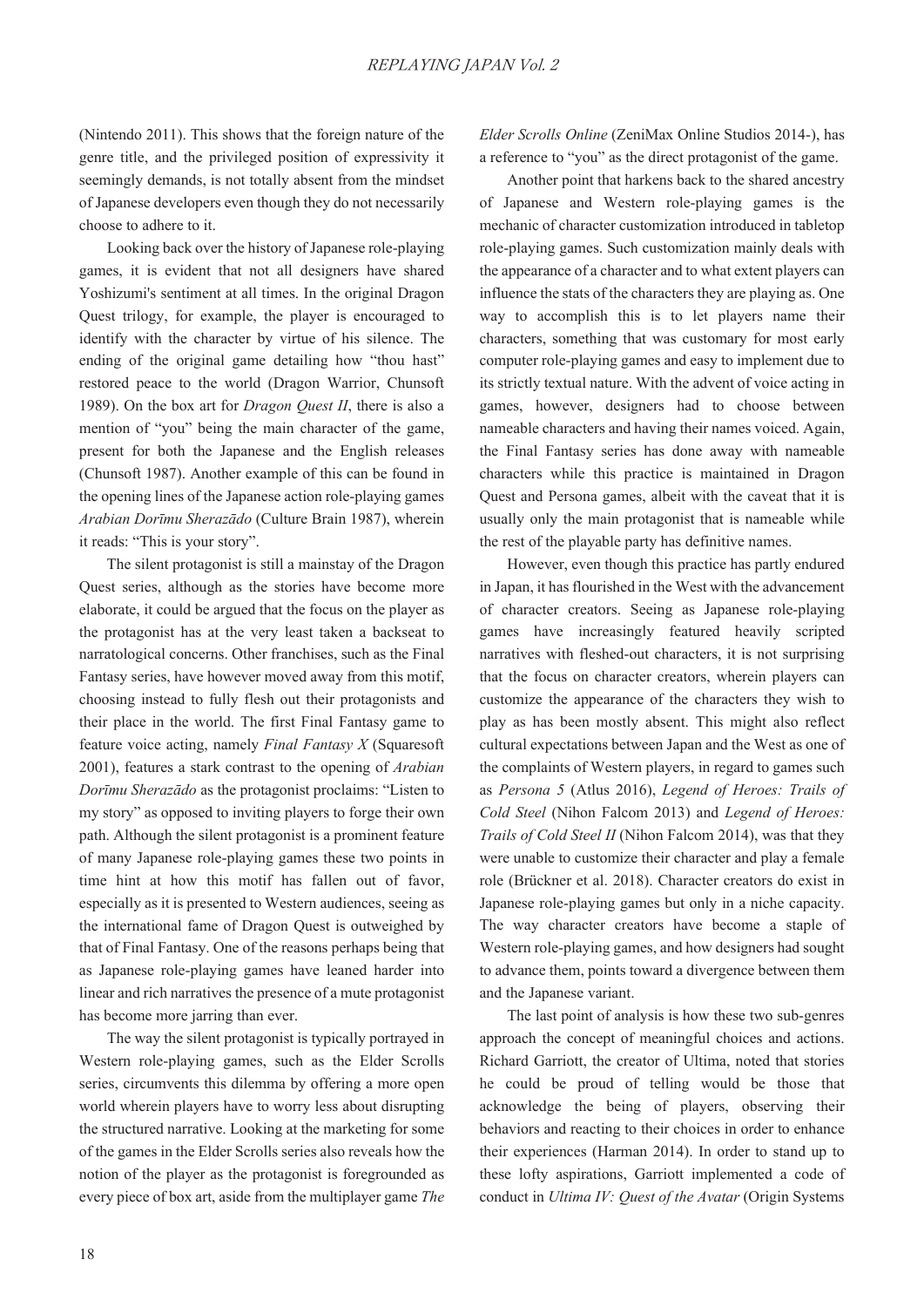1985), wherein the player would have their moral fiber tested at various intervals (King and Borland 2003, 72-75). This feature persisted throughout later Ultimas and has been implemented in various forms by other developers, such as in the case of Fallout 3 (Bethesda Game Studios 2008). As previously mentioned, Horii was inspired by the Ultima games when it came to the development of *Dragon Quest*, although the game was streamlined substantially in order to increase its mainstream appeal. This meant that many of the intricacies introduced by games such as Ultima were done away with. When it comes to meaningful choices, Dragon Quest made a parody of the concept by offering the illusion of choice, with unacceptable choices resulting in a feedback loop that only the right choice could undo. In comparison, the design of Western role-playing games has strived for meaningful choices, with options available to the player not only on the surface but also that have consequences.

That is not to say that these moments are absent from Japanese role-playing games. In *Dragon Quest V* (Chunsoft 1992), for example, players are offered a choice between bridal material. Unlike the majority of choices in Dragon Quest games, this one has a real effect on the progression of the game. In *Final Fantasy VII* (Square 1997), the actions that players take can affect a date sequence wherein the protagonist spends an evening with a member of the party. As memorable as these moments can be in Japanese role-playing games they are often few and far between. In Western role-playing games such as *Fallout 3*, these choices are, however, the backbone of the experience, reminiscent of Garriott's Ultima series and keeping in line with the expressive ideal.

# **Conclusion**

In this paper, an attempt has been made to map out the historical trajectories of Japanese and Western role-playing games in conjunction with the study of genre in an interdisciplinary context. This endeavor has simultaneously been empowered and problematized by this methodological approach since the conceptualization of genre reveals certain generalities while masking others. Arriving at the relevant criteria for the categorization of role-playing games; the thematic, systematic and expressive, is therefore not merely an act of discovery but rather construction, as this framework privileges certain works while disenfranchising others.

By comparing the different ways in which representative examples of these sub-genres conform to the chosen criteria, discernable differences emerge along all three tracks. Concerning the thematic, Japanese and Western role-playing games have both expanded their iconographic lexicon, albeit in different ways with Japanese games being assimilated for the most part by the Japanese media ecology. When it comes to the systematic, these sub-genres diverged early on, with Japanese designers traditionally favoring turn-based combat and linearity while Western designers have adopted a more action-oriented and open-world approach. Due to the increasingly global context of the game industry, coupled with a contraction in the local market in Japan, systematic elements have however started to reconverge as Japanese companies attempt to appeal to a broader market. Lastly, Japanese role-playing games have gradually distanced themselves from the shared origin of role-playing games by foregoing motifs and mechanics associated with the expressive, operating to a significant degree in the absence of the expressive ideal that has consistently informed and shaped design practices in the West.

# **References**

- Aarseth, Espen. 2004. "Genre Trouble." In *Electric Book Review*. Accessed September 26. 2019. https://electronicbookreview.com/essay/genretrouble/.
- Apperley, Thomas H. 2006. "Genre and Game Studies: Toward a Critical Approach to Video Game Genres." In *Simulation & Gaming* 37 (1): 6–23.
- Aristotle. (c. 335 BC) 2006. *Poetics*. Newburyport: Focus Publishing.
- Bordwell, David. 1989. *Making Meaning: Inference and Rhetoric in the Interpretation of Cinema.* Cambridge, MA: Harvard University Press.
- Brückner, Stefan, Sato, Yukiko, Kurabayashi, Shuichi, and Waragai, Ikumi. 2018. "Exploring Cultural Differences in Game Reception: JRPGs in Germany and Japan." In

*Proceedings of DiGRA 2018*. 1–17.

- Clearwater, David A. 2011. "What Defines Video Game Genre? Thinking about Genre Study after the Great Divide." In *Loading… The Journal of the Canadian*  Game Studies Association 5 (8): 29–49.
- Consalvo, Mia. 2016. *Atari to Zelda: Japan's Videogames in Global Contexts*. Cambridge: The MIT Press.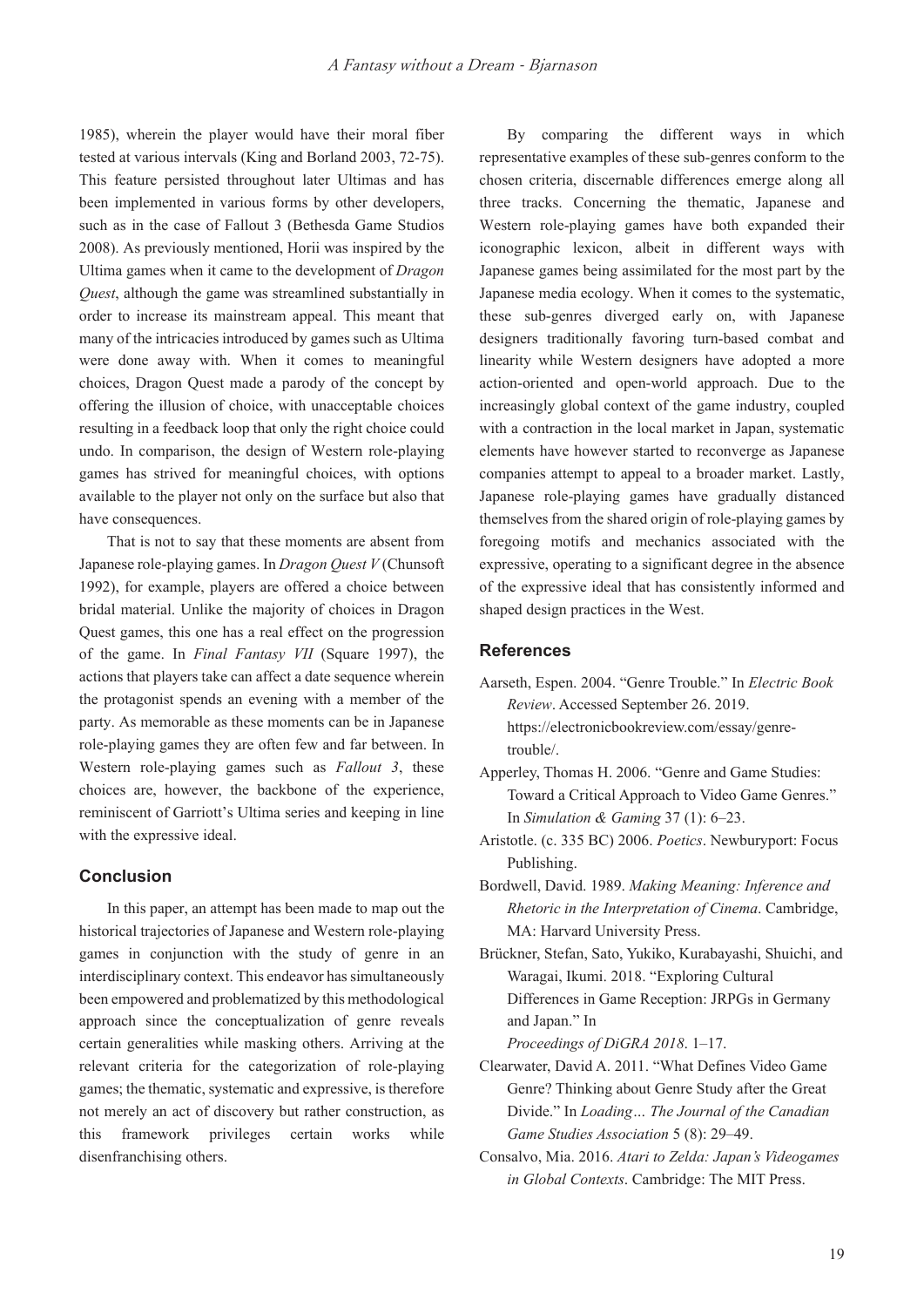Consalvo, Mia. 2006. "Console video games and global corporations: Creating a hybrid culture." In *New Media & Society* 8 (1): 117–137.

Consalvo, Mia. 2007. "Visiting the Floating World: Tracing a Cultural History of Games Through Japan and America." In *Situated Play, Proceedings of DiGRA 2007 Conference*, 736–741.

Derrida, Jacques. 1980. "The Law of Genre," translated by Avital Ronell. In *Critical Inquiry* 7 (1): 55–81

Deterding, Sebastian, and Zagal, José P. 2018, "Many Faces of Role-Playing Game Studies." In *Role-Playing Game Studies: A Transmedia Approach,* edited by José P. Zagal and Sebastian Deterding, 1– 16, New York and London: Routledge.

Dormans, Joris. 2006. "On the Role of the Die: A brief ludologic study of pen-and-paper roleplaying games and their rules." In *Game Studies: The International Journal of Computer Game Research.* 

Extra Credits. " Western & Japanese RPGs - II: Narrative vs. Expression - Extra Credits." May 20, 2012. Accessed September 26. https://www.youtube.com/ watch?v=v8aiEsIW9IM.

Frow, John. 2006. *Genre*. London and New York: Routledge.

Gygax, Gary, and Arneson, Dave. (1974) 2011. *Dungeons*   $&$  *Dragons: Single Volume Edition.* Accessed September 26. https://img.4plebs.org/boards/tg/image/ 1398/03/1398034466298.pdf.

Harman, Stace. 2014. "The Rise of the Western Rpg." *IGN*. Accessed September 26. 2019. http://ukmicrosites.ign.com/riseofthewesternrpg/.

Haywald, Justin. 2018. "Yuji Horii on the legacy of Dragon Quest: Religion, storycrafting and making cute monsters." *Polygon*. Accessed September 26. 2019.

https://www.polygon.com/features/2018/9/20/178767 14/yuji-horii-dragon-quest-11-interview.

Hitchens, Michael and Drakens, Anders. 2009. "The Many Faces of Role-Playing Games." In *International Journal of Role-Playing*, 1 (1): 3–21.

King, Brad, and Borland, John. 2003, *Dungeons and Dreamers: The Rise of Computer Game Culture from Geek to Chic*. New York: McGraw Hill.

Kitami. K., Saga. R., Matsumoto. K. 2011. "Comparison Analysis of Video Game Purchase Factors between Japanese and American Consumers." In *International Conference on Knowledge-Based and Intelligent* 

*Information and Engineering Systems, 285–294.* 

Kohler, Chris. (2004) 2016. *Power-Up: How Japanese*  Video Games Gave the World an Extra Life. Mineola and New York: Dover Publications.

Mearls, Mike. 2014. *Dungeon Master's Guide*. Renton: Wizards of the Coast.

Miller, Carolyn R. 1984. "Genre as social action." In

*Quarterly Journal of Speech* 70 (2): 151–167.

Murray, Janet. (1997) 2016. *Hamlet on the Holodeck: The Future of Narrative in Cyberspace*. 2. edition. New York: The Free Press.

Nintendo. 2011. "Daikyuukai: Teiruzu obu abisu". Accessed September 26. 2019. https://www.nintendo.co.jp/3ds/interview/creators/vol 9/index.html.

Pelletier-Gagnon, Jérémie. 2011. *Video Games and Japaneseness: An Analysis of Localization and*   $Circulation$  of Japanese Video Games in North *America*. M.A. thesis submitted to McGill University. Accessed September 26. 2019. http://digitool.library.mcgill.ca/

webclient/StreamGate?folder\_id=0&dvs=1569799655782  $~10-976.$ 

Peterson, Jon. 2012. *Playing at the World*. San Diego, CA: Unreason Press.

Peterson, Jon. 2018. "Precursors." In *Role-Playing Game Studies: A Transmedia Approach*, edited by José P. Zagal and Sebastian Deterding, 55–62, New York and London: Routledge.

Quijano-Cruz, Johansen. 2011. "How Linearity Affects Narrative: The Incomplete Story of Final Fantasy XIII." In *Eludamos. Journal for Computer Game Culture*. 5 (1): 105–110.

Reimer, Robert, and Zachau, Reinhard. 2017. *German Culture through Film: An Introduction to German Cinema*. Indianapolis and Cambridge: Hackett Publishing Company.

Ryan, Marie-Laure. 2001. "Beyond Myth and Metaphor: The Case of Narrative in Digital Media." In *Game Studies: The International Journal of Computer* Game Research.

Schules, Douglas. 2015. "Kawaii Japan: Defining JRPGs through the Cultural Media Mix." In *Kinephanos: Journal of Media Studies and Popular Culture*. 53– 76.

Schules, Douglas, Peterson, Jon, and Picard, Martin. 2018. "Single-Player Computer Role-Playing Games." In  $Role$ -Playing Game Studies: A Transmedia Approach,